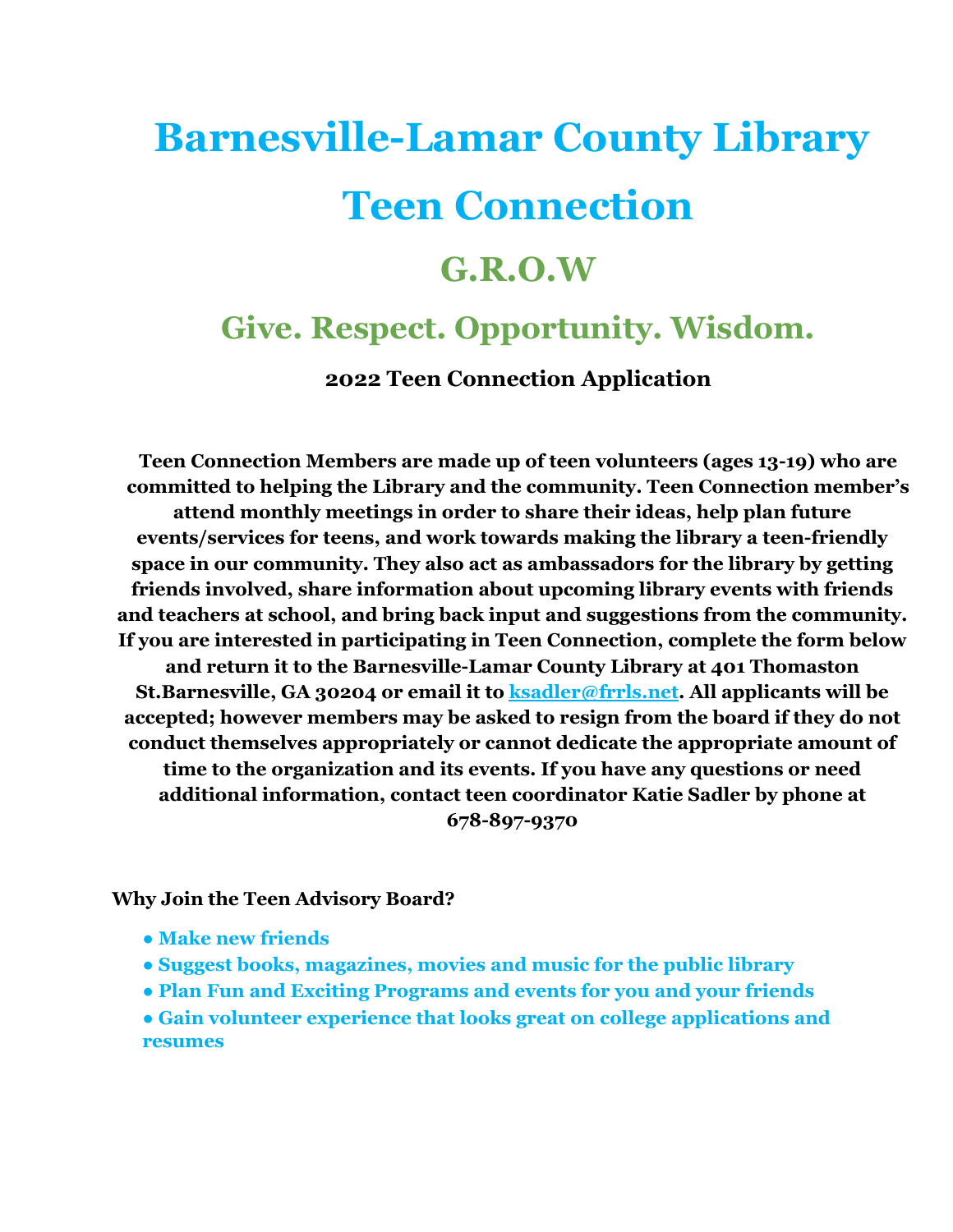#### **Full Name:**

|                       |  | Date of Birth: / / Current Age: Grade Level: |
|-----------------------|--|----------------------------------------------|
|                       |  |                                              |
| <b>Email Address:</b> |  |                                              |
|                       |  |                                              |

**\_\_\_\_\_\_\_\_\_\_\_\_\_\_\_\_\_\_\_\_\_\_\_\_\_\_\_\_\_\_\_\_\_\_\_\_\_\_\_\_\_\_\_\_\_\_\_\_\_\_\_\_\_\_\_\_\_\_\_**

**\_\_\_\_\_\_\_\_\_\_\_\_\_\_\_\_\_\_\_\_\_\_\_\_\_\_\_\_\_\_\_\_\_\_\_\_\_\_\_\_\_\_\_\_\_\_\_\_\_\_\_\_\_\_\_\_\_\_\_\_**

**\_\_\_\_\_\_\_\_ School:**

**\_\_\_\_ What is the best way to contact you? : (circle one or more) Home Phone Text Email**

**Do you have a Barnesville-Lamar County Library Card (Pines Card)? : Yes NO How did you hear about the Teen Advisory Board?**

**What areas are you interested in? (Circle all that apply) Advising Fiction Section Photography Advising Non-Fiction Section Creating Junior Friends of the Library AdvisingGraphic Novel Selection Video Editing Advising Movie Selection Volunteering at Events (Not TAB) Advising Music Selection Art/Design Managing Social Media Performing Community Services Writing Reviews of Teen Material Planning Teen Events Planning Teen Book Clubs**